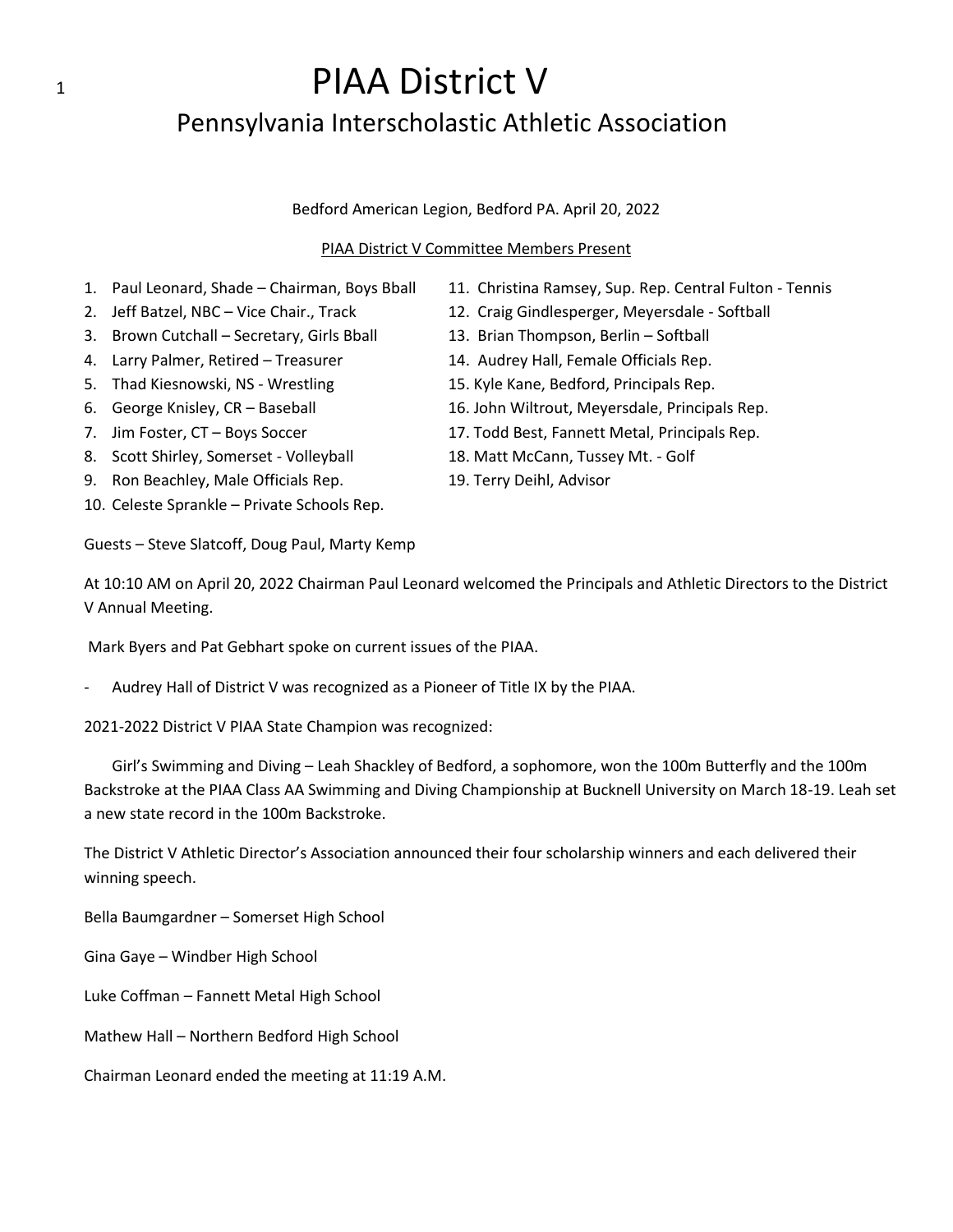# 2 **PIAA District V**

### Pennsylvania Interscholastic Athletic Association

### 4/20/2022 District V Committee Meeting

- 1. Chairman Paul Leonard opened the District V Committee Meeting at 1:00.
- 2. Correction of the January 27th District V Committee Meeting Minutes adding Celeste Sprankle to the roll. Motion – Hall, Beachley
- 3. Approval of the Secretary's report of February 16, 2022 minutes. Motion Kiesnowski, Beachley
- 4. Approval of Treasurer's report. Motion Kiesnowski, Kane
	- a. Approval of bank reconciliation. Motion Hall, Sprankle
	- b. Approval to purchase State Championship Awards. Motion Shirley, Thompson
- 5. Election of Officers for 2022-2023 Recommendation to maintain the current officers for the next year. Motion Hall, Knisley, Approved. Chairman – Paul Leonard, Vice Chairman – Jeff Batzel, Secretary – Brown Cutchall, Treasurer – Larry Palmer
- 6. Cooperative Sports approvals effective 2022-2023 Motion Kane, Kiesnowski
	- a. Approval of the Meyersdale (Host) and Berlin High School cooperative in the sport of Varsity Girls Cross Country.
	- b. Approval of the Meyersdale High School (Host) and Berlin High School cooperative in the sport of Boys Cross Country.
	- c. Approval of the modification of the Berlin High School (Host) and Shanksville High School cooperative in the sport of Varsity Boys, Varsity Girls, and Junior High Soccer by adding Meyersdale High School beginning with the 2022-2023 school year.
- 7. Correspondence from:
- 8. New Business:
	- a. Foreign Exchange Student Motion to Approve Shirley, Wiltrout

|    | <b>SCHOOL</b>                                   |       | <b>NAME</b>      | <b>COUNTRY</b>                                            |
|----|-------------------------------------------------|-------|------------------|-----------------------------------------------------------|
|    | Rockwood                                        |       | Wasinee Schaiwat | Thailand                                                  |
| b. | Transfers: Motion to Approve – Batzel, Thompson |       |                  |                                                           |
|    | <b>Name</b>                                     | Grade | From:            | To:                                                       |
|    | Kara Roles                                      | 12    | Richland         | Conemaugh Twp. (No sports 19-20, 20-21, 21-22)            |
|    | Andrew Roles                                    | 11    | Richland         | Conemaugh Twp. (No sports Winter and Spring 20-21, 21-22) |
|    | Alexander Roles                                 | 9     | Richland         | Conemaugh Twp.                                            |
|    | Jackson Clevenger                               | 10    | Lake Creek       | McConnellsburg (No sports 20-21, 21-22)                   |

### 8. Discussion Items:

a. No information has been received from Tom Elling and Barry Kline in reference to Online Game Results Reporting. District V will stay with the current system for recording sports results and ranking for playoff ratings. No Action Taken.

- 9. Reports:
	- a. Baseball Spring Updates
	- b. Softball Spring Updates
	- c. Tennis Spring Updates
	- d. Competitive Cheer Steering Committee Report